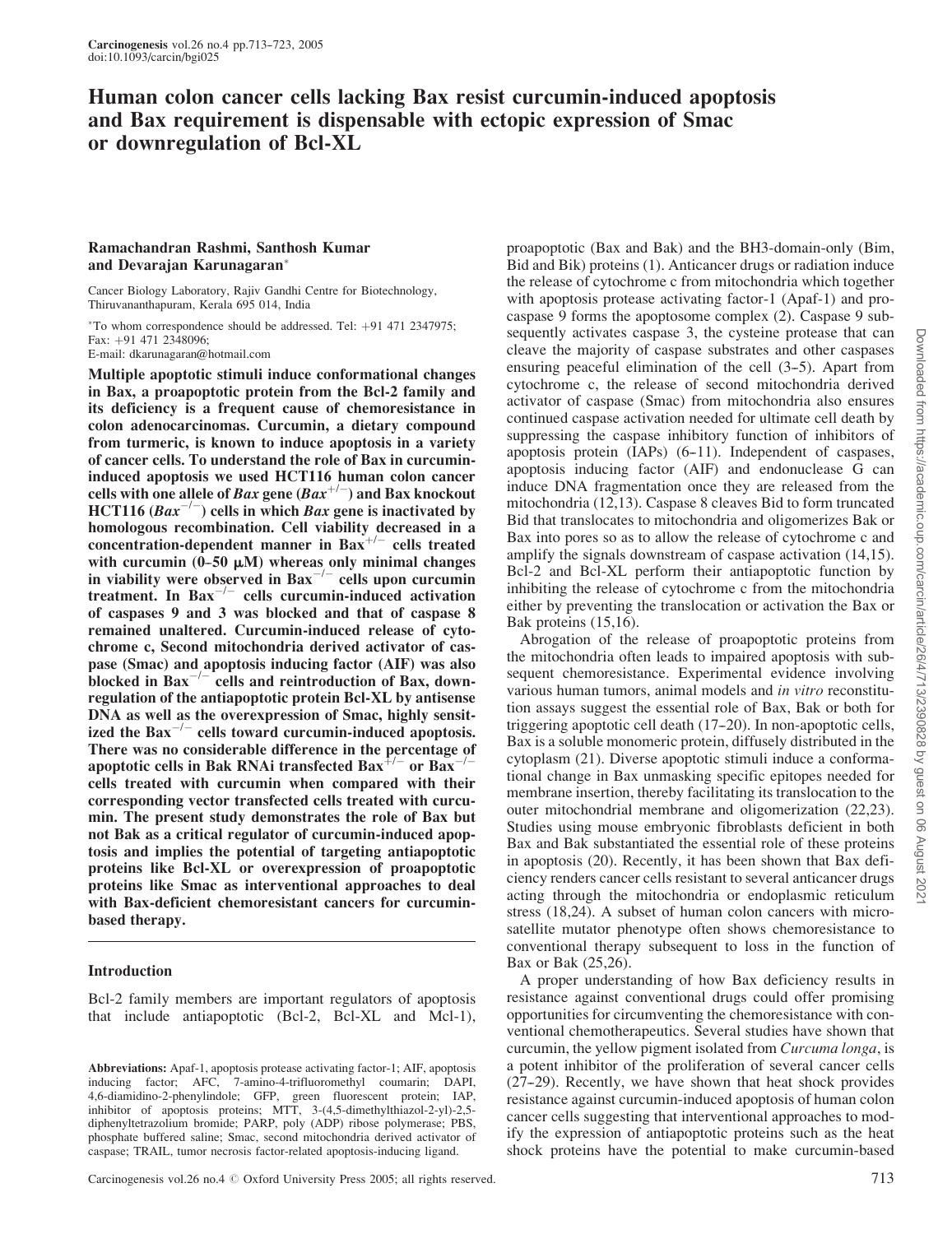therapy more effective (30). In a subsequent study we have shown that antisense inhibition of hsp 70 restores the sensitivity of human colon cancer cells to curcumin-induced apoptosis (31).

In the present study we have attempted to understand the role of Bax in curcumin-induced apoptosis using isogenic human colon cancer cells that differ only in the presence or absence of Bax gene. Further, we have explored ways for using curcumin as a potential apoptosis-inducing compound for Bax-deficient colon cancers. The results from this study suggest the essential role of Bax in curcumin-induced apoptosis since Bax deficiency almost completely prevented the release of cytochrome c, AIF and Smac with the subsequent inhibition of caspases 3, 9 and 8. The reintroduction of Bax, the overexpression of Smac or AIF, or the downregulation of Bcl-XL are shown as some of the novel strategies to sensitize the human colon cancer cells to curcumin-induced cell death.

#### Materials and methods

#### Cell culture and vectors

The HCT116 human colon adenocarcinoma cell line having one intact Bax allele  $(Bax^{+/-})$  and its Bax-deficient derivative  $(Bax^{-/-})$  generated by gene targeting have been described previously (26) and provided by Dr Bert Vogelstein (Johns Hopkins University School of Medicine, Baltimore, MD). The cells were maintained on Dulbecco's Modified Eagle Medium (Life Technologies, Inc.) supplemented with 10% (v/v) heat inactivated Fetal Bovine Serum (Sigma) in an atmosphere of 95% air and 5% CO<sub>2</sub>. Bax-GFP expression vector was a gift from Dr Clark W.Distelhorst (Case Western Reserve University Medical School, Cleveland, Ohio). The full-length Smac cloned in pcDNA3 vector was obtained from Dr X.Wang (University of Texas South Western Medical Centre, Howard Hughes Medical Institute, Dallas, TX) and the antisense construct for full-length Bcl-XL cloned in pcDNA3 was obtained from Dr G.Filmus (University of Toronto, Canada). pBS/U6 Bak RNAi was a gift from Dr G.Chinnadurai (St Louis University, Institute for Molecular Virology, MO).

#### Reagents and antibodies

Curcumin, MTT [3-(4,5-dimethylthiazol-2-yl)-2,5-diphenyltetrazolium bromide] and DAPI (4,6-diamidino-2-phenylindole) were procured from Sigma (St Louis, MO). Rabbit polyclonal antibodies AIF (sc-5586), poly (ADP) ribose polymerase PARP (sc-7150), Bcl-XL (sc-7195), b-actin (sc-7120), goat polyclonal antibody to Smac (sc-12683) and mouse monoclonal antibody to Bax (sc-7480) were purchased from Santa Cruz Biotechnology and all the secondary antibodies were obtained from Sigma (St Louis, MO). Mouse monoclonal antibody to cytochrome c (clone 6H2.B4) was obtained from Imgenex. Rabbit polyclonal antibodies to caspase 3 (#9662), cleaved caspase 3 (#9661) and cleaved PARP (#9541) and caspase 9 (#9502) and a mouse monoclonal antibody to caspase 8 (#9746) were obtained from Cell Signaling Technology (Beverly, MA). Mouse monoclonal Bak antibody specific for conformationally active Bak was purchased from Oncogene (# AM03).

#### Transient and stable transfections

All transient transfections were performed with Lipofectamine 2000 as per the manufacturer's instructions (Life Technologies, Inc.) to achieve high transfection efficiency. The transfection reagent was diluted in OptiMeM medium, mixed with DNA and diluted again using the serum-free medium. The complex was incubated with the cell at  $60-80\%$  confluency for 12 h after which a completely fresh medium was added. For stable transfection of Bax-GFP Lipofectamine-mediated gene transfer was used as per manufacturer's protocol (Life Technologies, Inc.). After 24 h of transfection the cells were selected with 800  $\mu$ g/ml of G418 for 45 days and stable clones were maintained in 400 mg/ml of G418 and analyzed for protein expression.

#### MTT assay

MTT was used to measure the viability (32). Bax<sup>+/-</sup> and Bax<sup>-/-</sup> cells seeded at a density of  $5 \times 10^3$  cells per well in 96-well plates were allowed to grow for 24 h and incubated with or without curcumin (25  $\mu$ M) for 24, 48 or 72 h. Aliquot of 2 mg/ml MTT in serum-free medium was then added to each well and incubated for 2 h. The formazan crystals formed were dissolved in isopropanol and spectrophotometric absorbance was measured using a 96-well

#### Western blotting

The cells were scraped, washed three times in PBS, lysed in a buffer [50 mM Tris-Cl (pH 7.4), 1% NP-40, 40 mM NaF, 10 mM NaCl, 10 mM Na<sub>3</sub>VO<sub>4</sub>, 1 mM phenylmethylsulfonyl fluoride, 10 mM DTT and 1  $\mu$ g/ml each of leupeptin and aprotinin], centrifuged and protein concentration was determined by Bradford's method as per standard protocol. The samples were boiled in SDS sample buffer for 7 min and loaded onto SDS--PAGE; the separated proteins were transferred onto nitrocellulose membrane by wet transfer method using Bio-Rad electrotransfer apparatus. After blocking with 10% non-fat milk in TBS containing 0.2% Tween-20, the membrane was incubated with the primary antibody followed by an HRP conjugated secondary antibody and the protein bands were visualized by  $3,3'$ -diaminobenzidine/H<sub>2</sub>O<sub>2</sub> substrate mixture (Sigma).

#### Isolation of cytosolic fraction by digitonin lysis method

The cells (untreated or treated with curcumin) were harvested, washed two times with PBS and the pellet was resuspended in digitonin lysis buffer (75 mM NaCl, 1 mM NaH<sub>2</sub>PO<sub>4</sub>, 8 mM Na<sub>2</sub>HPO<sub>4</sub>, 250 mM sucrose and 190  $\mu$ g/ml of digitonin) containing protease inhibitors and incubated on ice for 5 min. The releasate was centrifuged at 15 000 r.p.m. at  $4^{\circ}$ C for 30 min and used for western blotting as described above using antibodies to AIF, Smac or cytochrome c and appropriate secondary antibodies.

#### Assessment of chromatin condensation

The cells were grown on 12 mm cover slips and exposed to 25  $\mu$ M of curcumin in a subconfluent stage for 24 h. The monolayer of cells were washed in PBS and fixed with 3% paraformaldehyde for 10 min at room temperature. The fixed cells were permeabilized with 0.2% Triton X-100 in PBS for 10 min at room temperature and incubated with  $0.5 \mu g/ml$  of DAPI for 5 min. The apoptotic nuclei (intensely stained, fragmented nuclei and condensed chromatin) were scored in percentage from 200-300 cells/sample with at least two investigators using a fluorescent microscope (Nikon TE 300).

#### Immunofluorescent staining

The cells grown on glass cover slips, after appropriate treatments, were fixed, permeabilized as before and incubated with the respective primary antibody for 2 h at 37 $^{\circ}$ C. After extensive washing with TBS containing 0.2% Tween-20, the cells were incubated with rhodamine conjugated secondary antibody at a dilution of 1:50 for 45 min in the dark. For immunofluorescent staining of Bax protein, the cells were permeabilized with 0.0125% zwitterionic detergent, 3-[(3-cholamidopropyl) dimethylammonio]-1-propanesulfonic acid, in PBS to avoid artifactual activation of Bax (21). The cover slips were mounted with 50% glycerol-PBS, viewed under Nikon epifluorescent microscope and photographed.

#### Determination of caspase activities

The subconfluent cells growing on 100-mm dishes treated with or without curcumin (25  $\mu$ M) for 8, 16 or 24 h were assayed spectrofluorimetrically for the enzymatic activities of caspases 3, 9 and 8. Briefly, the whole cell lysate was incubated with 50  $\mu$ M of synthetic tetrapeptide substrates linked to a fluophor, 7-amino-4-trifluoromethyl coumarin (AFC), specific for caspase 3 (Ac-DEVD-AFC), caspase 9 (Ac-LEHD-AFC) or caspase 8 (Z-IETD-AFC) in a total volume of 500  $\mu$ l of reaction buffer [50 mM HEPES-KOH, pH 7.0, 10% glycerol, 0.1% 3-(cholamidopropyl)-dimethylammonio-1-propane sulfonate, 2 mM EDTA and 2 mM DTT] at  $37^{\circ}$ C for 1 h. The released AFC was quantitated using a spectrofluorimeter (Perkin Elmer, LS-50B) with the excitation and emission wavelengths of 405 and 500 nm, respectively. Values of relative fluorescence units released per milligram of protein were calculated. Further, the cleaved fragments of caspases 3, 9 and 8 were detected by western blotting using specific antibodies that detect the intact mother band as well as the corresponding cleaved fragments described earlier.

## **Results**

## Expression of Bax in HCT116 Bax<sup>+/-</sup> and HCT116 Bax<sup>-/-</sup> cells and changes in cell viability and immunolocalization of Bax induced by curcumin

Multidomain proapoptotic proteins like Bax and Bak play pivotal roles in the release of apoptogenic proteins from the mitochondria into the cytosol in response to apoptotic stimuli. To study the involvement of Bax in curcumin-induced apoptosis, we used HCT116 human colon cancer cells with one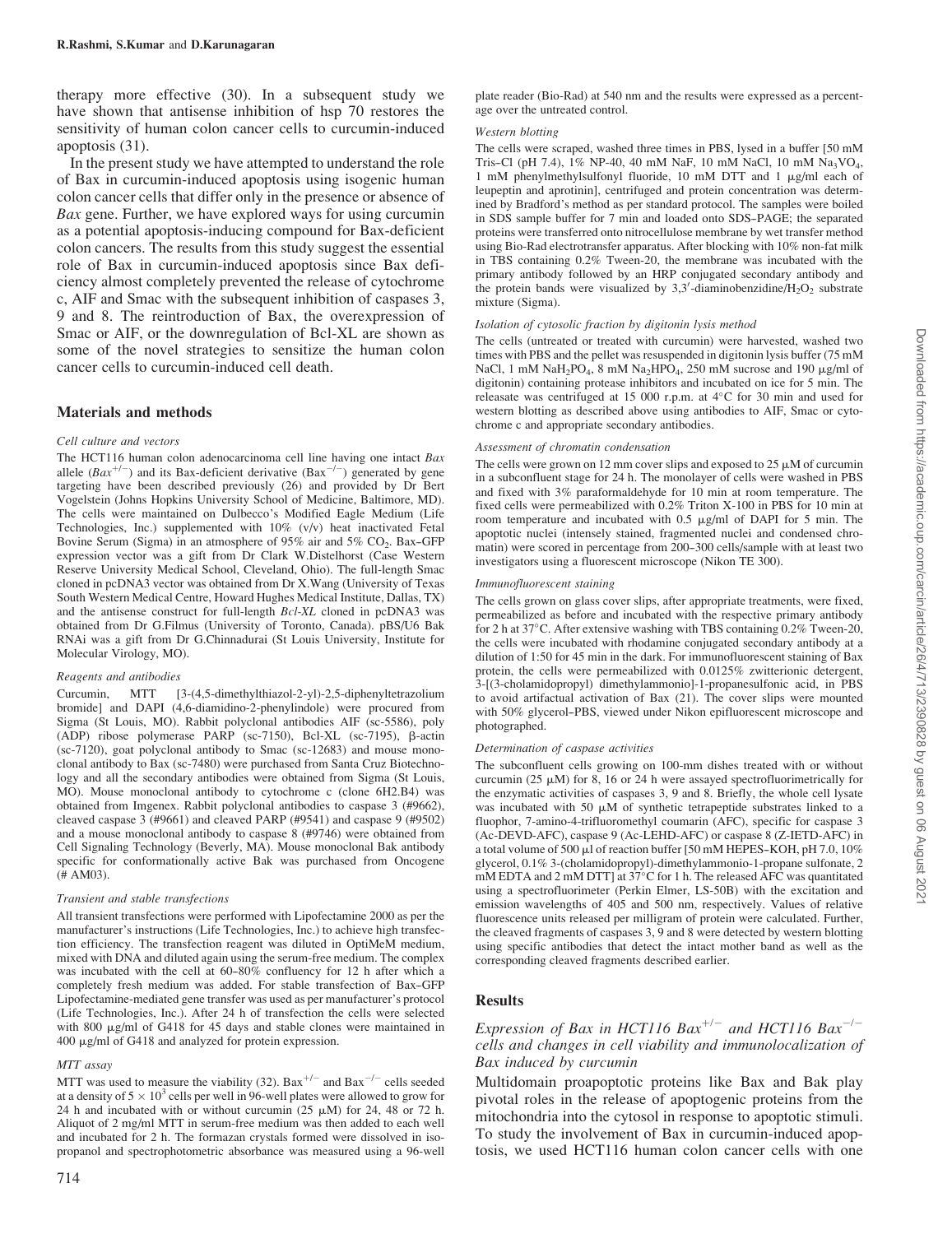allele of Bax gene  $(Bax^{+/-})$  and Bax knockout HCT116  $(Bax^{-/-})$  cells in which *Bax* gene is inactivated by homologous recombination (26). Both the cell lines were analyzed for the presence of Bax by western blotting of the total cell extracts and the results confirm the presence of Bax in  $Bax^{+/-}$  cells and its absence in  $Bax^{-/-}$  cells whereas  $\beta$ -actin was present in both the cell lines (Figure 1A). To study the relative cytotoxic effects of curcumin,  $Bax^{+/-}$  or  $Bax^{-/-}$  cells were incubated with or without different concentrations of curcumin for different time intervals and the cytotoxicity assay was done using MTT. In Bax<sup>+/-</sup> cells treated with 10,  $25$  or  $50 \mu$ M curcumin, cell viability over the untreated control was 84, 40 and 18% at 24 h; 74, 24 and 10% at 48 h and 70, 16 and  $4\%$  at 72 h, respectively (Figure 1B). However,  $Bar^{-/-}$ cells showed marked resistance to curcumin treatment at all the tested concentrations even after 72 h (Figure 1B) and thus the cell viability decreased in a concentration-dependent man- $\frac{1}{2}$  is the contracted with curcumin, whereas only minimal changes in viability were observed in  $Bax^{-/-}$  cells upon curcumin treatment. We looked at the migration of native Bax protein using a monoclonal antibody and tracking it with rhodamine conjugated secondary antibody in the presence or absence of curcumin (25  $\mu$ M) for 24 h. Bax<sup>+/-</sup> cells showed a uniform diffuse staining throughout the cytoplasm (control) and migrated to the mitochondrial outer membrane (intense granular staining pattern) upon treatment with curcumin whereas the  $Bax^{-1/2}$  cells showed no specific staining in the presence or absence of curcumin (Figure 1C). These results suggest that Bax is required for curcumin-induced cell death of human colon cancer cells, and curcumin stimulates the migration of Bax from cytoplasm to the outer membrane of mitochondria.

## Release of cytochrome c, Smac or AIF from mitochondria assessed by immunofluorescence or western blotting in the presence or absence of curcumin

Early during apoptosis, cytochrome c, Smac and AIF, retained within mitochondria, are released from the intermembrane space into the cytosol. We performed immunofluorescence analysis with specific antibodies for cytochrome c, Smac and AIF in Bax<sup>+/-</sup> or Bax<sup>-/-</sup> cells treated with or without curcumin (25  $\mu$ M) for 24 h. As shown in Figure 2A, cytochrome c, Smac and AIF showed a granular pattern of staining (mitochondrial localization) in untreated  $Bax^{+/-}$  or  $Bax^{-/-}$  cells and upon curcumin treatment a diffuse cytosolic distribution of cytochrome c, Smac and AIF was observed in Bax<sup>+/-</sup> but not  $Bax^{-1}$  cells. The patterns of release of cytochrome c, Smac and AIF into the cytosol were characterized further by western blotting of digitonin-permeabilized samples. Figure 2B shows that upon curcumin treatment, all three molecules were released from  $Bax^{+/-}$  cells whereas their release was<br>almost completely blocked in  $Bax^{-/-}$  cells and  $\beta$ -actin levels of all the fractions were similar. These data indicate that curcumin-induced release of the mitochondrial apoptogenic molecules such as cytochrome c, Smac and AIF requires the presence of Bax.

## Effect of curcumin on the activities of caspases 9, 3 and 8 assessed by spectrofluorometry and western blotting and PARP cleavage in Bax<sup>+/-</sup> or Bax<sup>-/-</sup> cells

In many systems, caspases 8 and 9 act as initiators and caspase 3, the effector, signals for the final execution of the cells. The processing of procaspases 9, 3 and 8 was assessed using



Fig. 1. Bax is required for curcumin-induced cell death. (A) Whole cell extracts (50  $\mu$ g) prepared from HCT116 Bax<sup>+/-</sup> or HCT116 Bax<sup>-/-</sup> cells were separated on  $12\%$  SDS-PAGE and analyzed for Bax or  $\beta$ -actin (loading control) expression by western blotting. The experiment was repeated many times with similar results. (B)  $Bax^{+/-}$  or  $Bax^{-/-}$  cells grown on 96-well plates were exposed to different concentrations  $(0, 10, 25 \text{ or } 50 \mu\text{M})$  of curcumin for 24, 48 or 72 h and cell viability (expressed as a percentage over untreated control) was determined by MTT assay. The mean values of triplicate samples are shown and error bars indicate SDs and the experiments were repeated three times with similar results. (C) Bax<sup>+/-</sup> or Bax<sup>-/-</sup> cells grown on cover slips treated with or without curcumin for 24 h, were fixed with 3.7% paraformaldehyde, permeabilized with 0.0125% of 3-[(3-cholamidopropyl) dimethylammonio]-1-propanesulfonic acid in PBS and incubated overnight with a primary antibody to Bax and then incubated again with rhodamine-conjugated secondary antibody and visualized under a fluorescent microscope. The experimental results were confirmed in another independent experiment.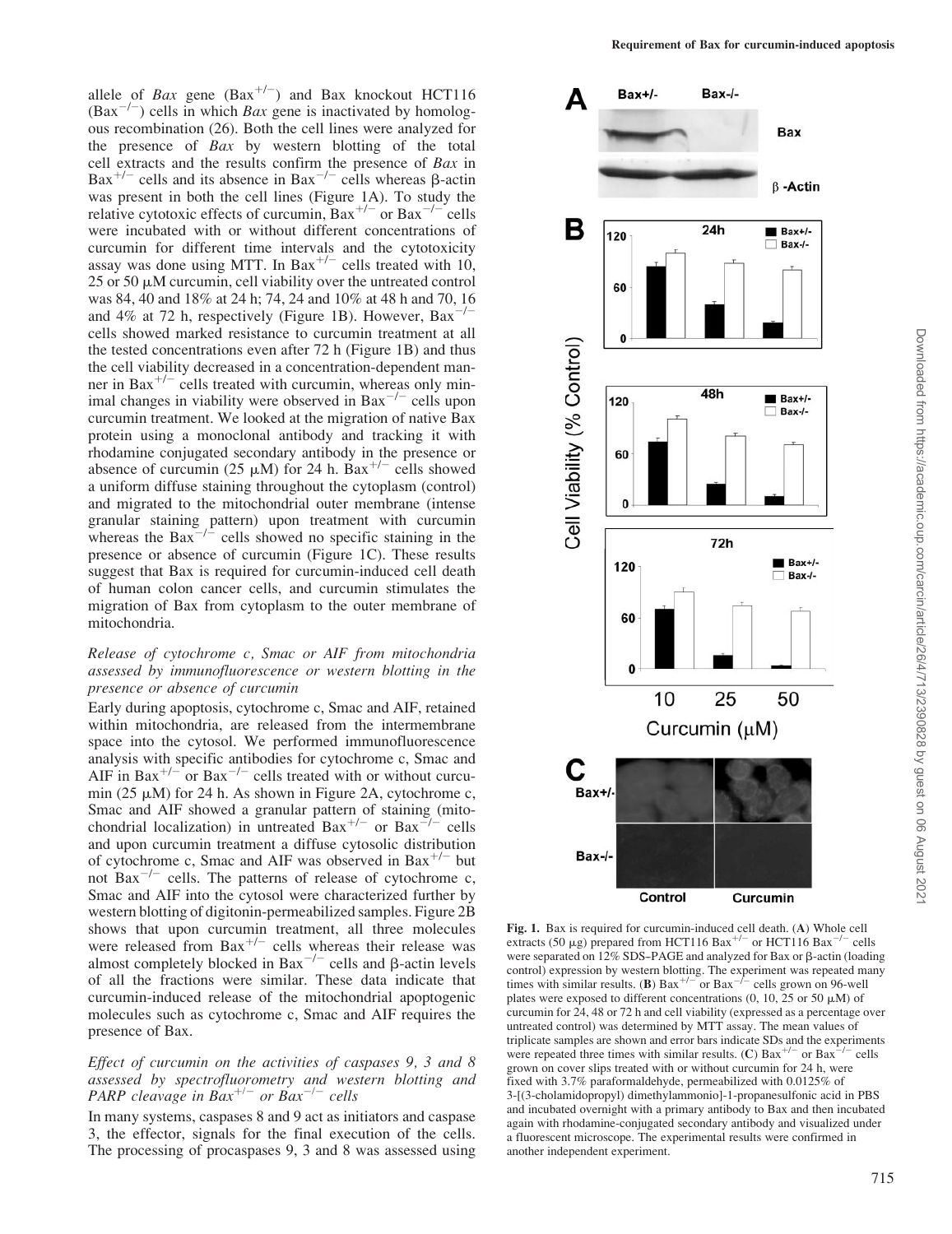

Fig. 2. Curcumin-induced release of AIF, cytochrome c and Smac requires Bax. (A) Bax<sup>+/-</sup> or Bax<sup>-/-</sup> cells grown on cover slips treated with or without curcumin for 24 h, were fixed with 3.7% paraformaldehyde, permeabilized with 0.2% Triton-X-100 and incubated overnight with a primary antibody to cytochrome c, Smac or AIF followed by rhodamine-conjugated secondary antibody and visualized under a fluorescent microscope. (B) For western blot-analysis, untreated or curcumin-treated cells (24 or 48 h) were suspended in digitonin lysis buffer containing protease inhibitors and incubated on ice for 5 min. The releasate was centrifuged and used for western blotting. These results were confirmed in another independent experiment.

specific spectrofluorimetric substrates as well as immunodetection of cleaved fragments of these caspases. It can be seen from Figure 3 that caspase 9 was activated by curcumin in  $Bax^{+/-}$  cells in a time-dependent manner, whereas  $Bax^{-/-}$ cells exhibited lower level of activity that did not change with increase in time. In western blot analysis, the intensity of the cleaved fragment increased with increase in time of curcumin treatment in Bax<sup>+/-</sup> cells but no cleavage fragment<br>is visible in the Bax<sup>-/-</sup> treated cells (Figure 3). The extent of caspase 8 activation by curcumin in  $Bax^{-/-}$  cells was low and did not differ from that of  $Bax^{+/-}$  cells for all the time durations tested by fluorimetry (Figure 3). The cleaved fragment of procaspase 8 on western blot was also faint in both  $Bax^{+/-}$ and  $Bax^{-/-}$  cells treated with curcumin for the time periods studied (Figure 3). Curcumin-induced caspase 3 activation increased with time in  $Bax^{+/-}$  cells whereas the extent of activation was relatively less in  $Bax^{-/-}$  cells for the same time period as analyzed by spectrofluorimetric method (Figure 3). Western blot analysis clearly showed the cleaved fragment of procaspase 3 in Bax<sup>+/-</sup> but not in Bax<sup>-/-</sup> cells

treated with curcumin for the same experimental period (Figure 3). Further confirmation of caspase 3 activity was done by the western blot-analysis of PARP, a caspase 3 substrate (116-kDa modular protein) (33). In Bax<sup>+/--</sup> cells treated with curcumin, PARP cleavage band could be seen clearly whereas the cleavage product was completely absent in  $Bax^{-1}$  cells (Figure 3). The above results show that Bax deficiency blocks curcumin-induced caspase 9 activity and those of caspases 8 and 3 at least in part.

# Curcumin-induced changes in chromatin condensation in<br>Bax<sup>+/-</sup> and Bax<sup>-/-</sup> cells and the effects of reintroduction of Bax on curcumin-induced cell death

The disruption of nuclear integrity by the cleavage of its structural and functional components with the activation of caspases leads to fragmentation and condensation of the nuclear material, a characteristic feature of apoptosis. This was studied using DAPI staining before and after treating the cells with different concentrations of curcumin for different time periods. The untreated  $Bax^{+/-}$  and  $Bax^{-/-}$  cells showed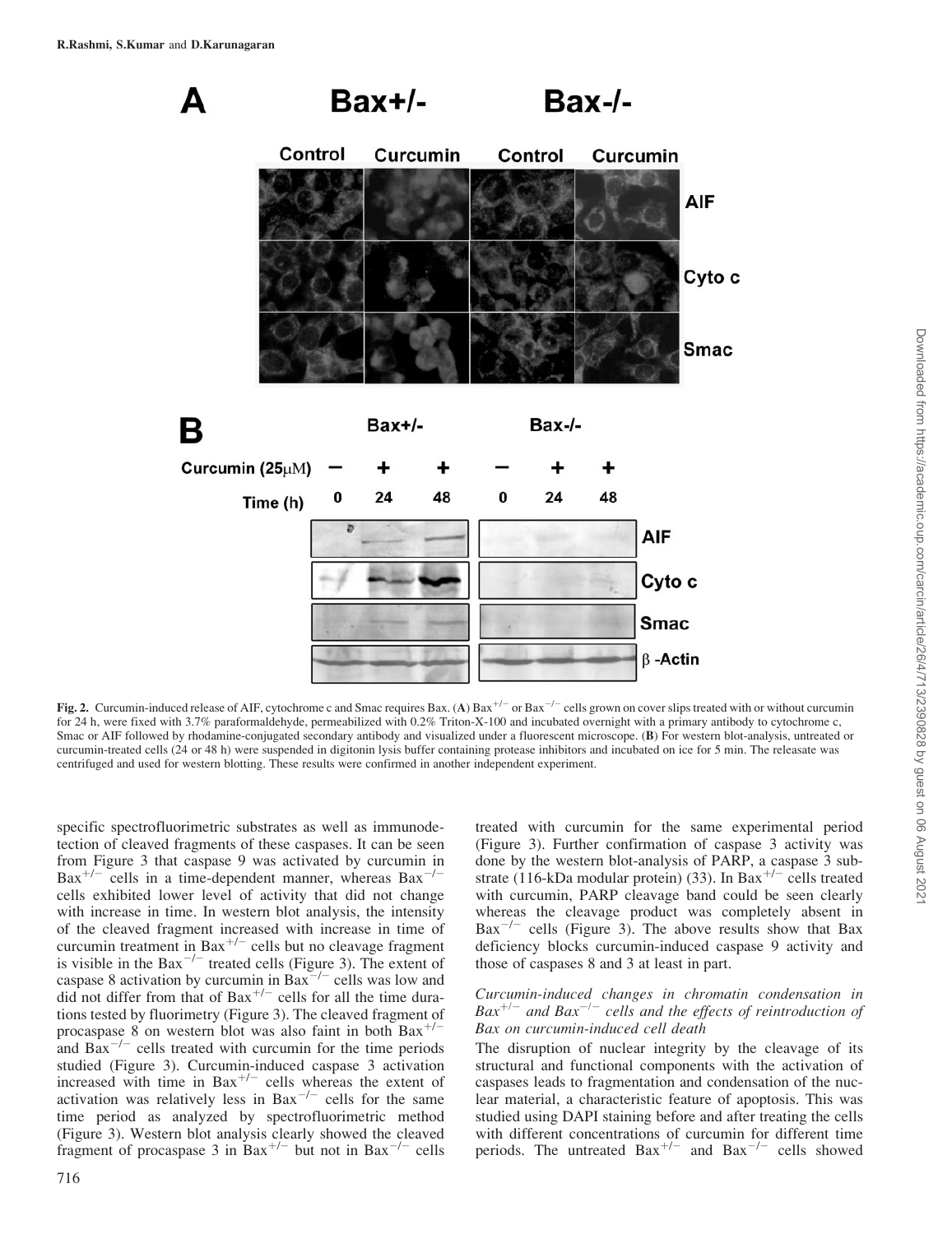

Fig. 3. Bax deficiency blocks curcumin-induced activation of caspases  $(9, 8 \text{ and } 3)$  and PARP cleavage. Whole cell extracts  $(50 \mu g)$  prepared from cells treated with or without curcumin ( $25 \mu$ M) for 0,  $24$  or 48 h were assessed for the activation of caspase 9 using a fluorimetric substrate (Ac-LEHD-AFC) (left panel) in a reaction buffer at  $37^{\circ}$ C for 1 h. Caspase 9 activation was also assessed by western blotting (right panel). Activation of caspase 3 by curcumin at the indicated periods of time was determined by using a fluorimetric substrate of caspase 3 (Ac-DEVD-AFC) (left panel) and by western blot-analysis (right panel). Caspase 8 activation was assessed using a spectrofluorimetric substrate (Z-IETD-AFC) (left panel) and western blot (right panel). All these experiments were repeated at least two times with similar results and the error bars denote standard deviation. Lysates (60  $\mu$ g of protein) prepared after treating the Bax<sup>+/-</sup> or Bax<sup>-/-</sup> cells with or without curcumin (25  $\mu$ M) for the indicated time periods were analyzed for PARP with a specific polyclonal antibody. The experiment was repeated twice with similar results.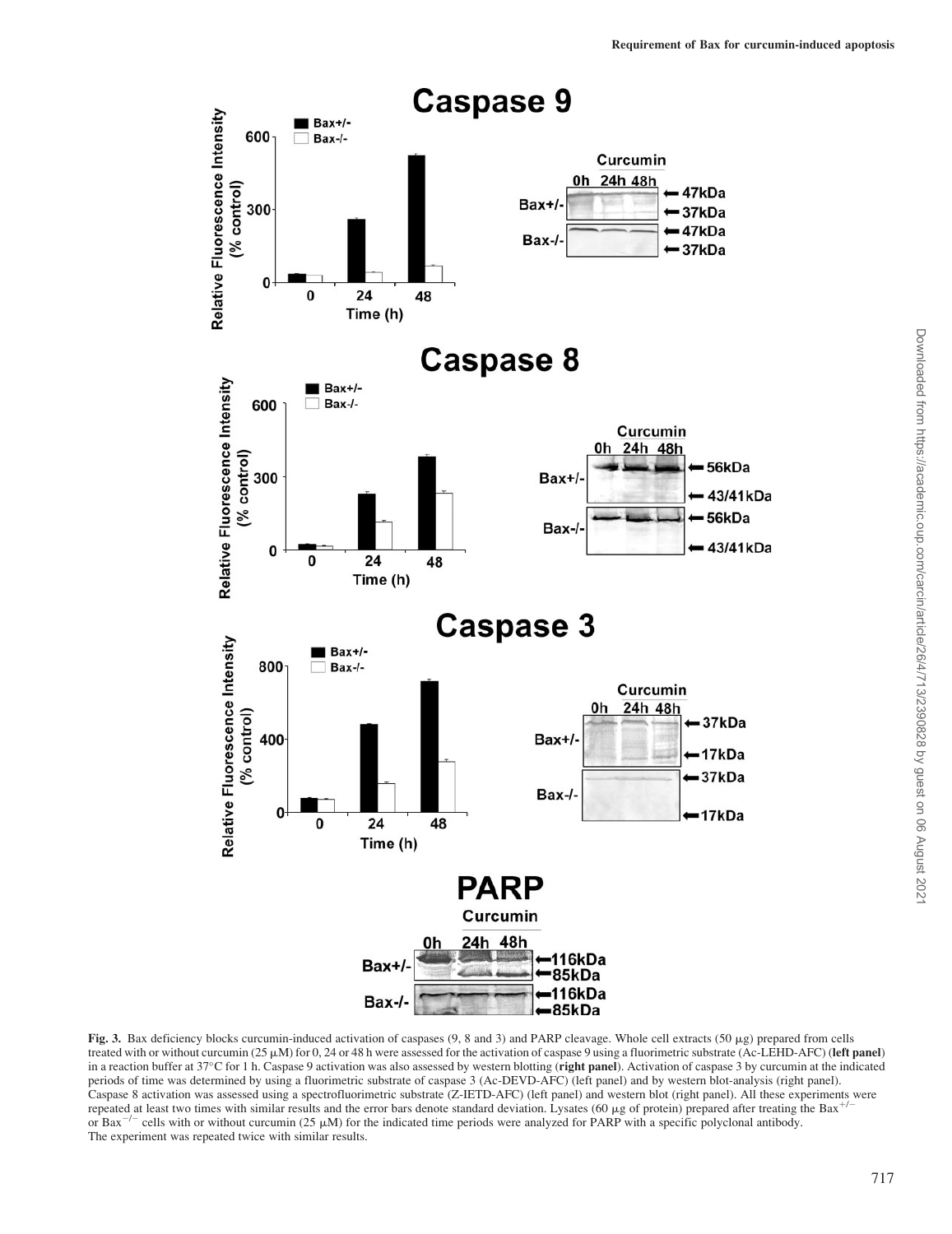

Fig. 4. Curcumin-induced condensation of chromatin and nuclei is prevented in Bax knockout cells and Bax transfection sensitizes them to curcumin-induced apoptosis. (A) Cells were seeded on to cover slips, treated with or without curcumin ( $25 \mu M$ ) for 24 h, fixed using  $3\%$  paraformaldehyde and stained with DAPI. Cells with condensed and fragmented chromatin were counted in five different fields and the mean values of triplicate samples expressed in percentage are shown and these results were confirmed in another independent experiment. (B)  $Bax^{+/-}$  and  $Bax^{-/-}$  cells were pretreated with 50  $\mu$ M of IETD-fmk or Z-VAD-fmk followed by curcumin for 24 h and then processed as described before for DAPI staining. Cells with condensed and fragmented chromatin were counted in five different fields and the mean values of triplicate samples expressed in percentage are shown and another independent experiment confirmed these results. (C) Bax<sup>+/-</sup> or Bax<sup>-/-</sup> cells were stably transfected with vector alone or Bax-GFP construct using Lipofectamine as per manufacturer's instructions (Life Technologies, Inc.) and whole cell extracts prepared from G418-resistant clones were analyzed for GFP expression by western blot (12% gel) and b-actin was used as a loading control. The experiment was repeated at least two times with similar results. (D) Cells after transfection with control vector or Bax--GFP were treated with or without curcumin and the migration of GFP-tagged Bax protein was monitored under fluorescent microscope and representative micrographs are shown. (E) Cells with condensed and fragmented chromatin from the experiment described above were counted in five different fields and the mean values of triplicate samples expressed in percentage are shown and another independent experiment confirmed these results.

uniform diffuse staining with DAPI (data not shown) whereas upon 10, 25 and 50  $\mu$ M curcumin treatment, nuclear condensation and fragmentation of Bax<sup>+/-</sup> cells were observed in 20, 45 and 65% at 24 h, 25, 60 and 78% at 48 h and 30, 70

and 85% at 72 h, respectively (Figure 4A).  $Bar^{-/-}$  cells treated with 10, 25 and 50  $\mu$ M curcumin were found to exhibit apoptotic nuclei about 3, 7 and 12% at 24 h, 4, 10 and 18% at 48 h and 6, 14 and 10% at 72 h, respectively (Figure 4A). These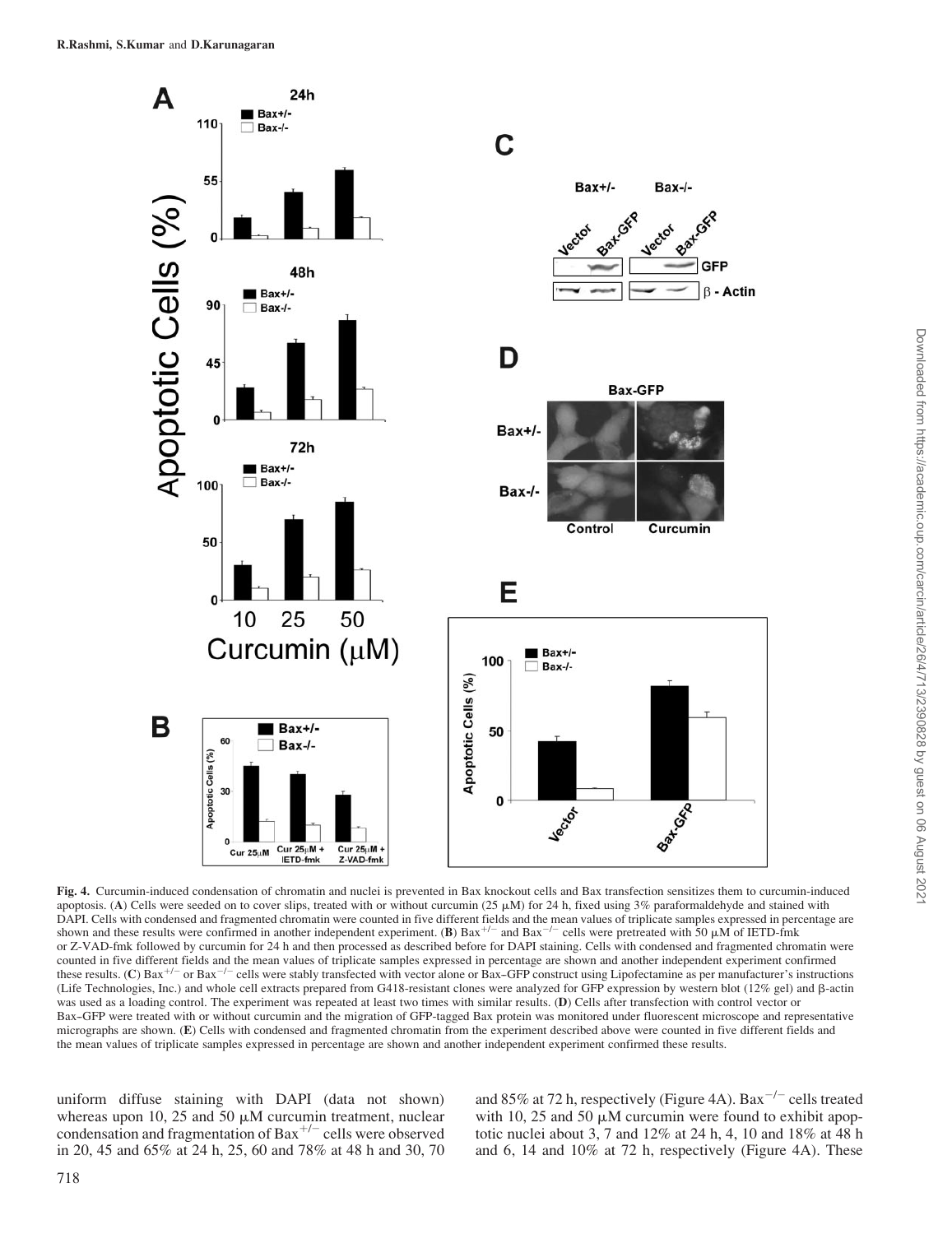results clearly show that Bax is required for curcumin-induced nuclear condensation and fragmentation in human colon cancer cells. To determine whether the rate of cell death in Bax<sup>+/-</sup> and  $Bar^{-/-}$  cells is sensitive to caspase inhibition, we used caspase 8 inhibitor and a pan-caspase inhibitor with curcumin treatment. The cells were then stained with DAPI to observe the difference in the rate of cell death. It was found that curcumin treatment together with IETD-fmk (caspase 8 inhibitor) showed no significant difference in cell death between  $Bax^{+/-}$  and  $Bax^{-/-}$  cells compared to those treated with curcumin alone. However, in Bax<sup>+/-</sup> cells treated with Z-VADfmk (pan-caspase inhibitor) and curcumin  $\sim$ 28% of cells were apoptotic as compared with  $10\%$  in Bax<sup>-/-</sup> cells (Figure 4B). These results suggest that curcumin-induced apoptosis is mediated at least in part through caspases other than caspase 8.

The above data suggest that the cells deficient in Bax resist curcumin-induced apoptosis and to see how the addition of Bax into  $Bar^{+/-}$  or its reintroduction into  $Bar^{-/-}$  cells, would affect curcumin-induced translocation of Bax from the cytosol into mitochondria, we have established stable clones expressing Bax–GFP and used one of them for further experiments. Western blotting with an antibody to GFP confirmed the presence of GFP in the stable clone (Bax–GFP) and its absence in the vector-transfected cells, while the  $\beta$ -actin levels were unaltered in both the cells (Figure 4C). Upon curcumin treatment granular mitochondrial GFP staining was observed whereas the untreated cells showed cytosolic pattern of staining indicating the migration of overexpresed Bax–GFP fusion protein to the mitochondria in  $Bax^{+/-}$  or  $Bax^{-/-}$ cells (Figure 4D).  $Bax^{+/-}$  cells (containing one allele of *Bax*) transfected either with the control vector or with Bax-GFP responded to curcumin whereas the  $Bax^{-/-}$  cells responded well to curcumin only when transfected with Bax-GFP but not to the control vector (Figure 4E). These experiments confirm the important role of Bax in the induction of apoptosis in human colon cancer cells by curcumin.

## Effects of transient transfection of Smac on the changes in morphology, PARP cleavage and caspase 3 activation induced by curcumin

To find out whether proapoptotic factors such as Smac can substitute for Bax in sensitizing the human colon cancer cells to curcumin-induced apoptosis, we transiently transfected both Bax<sup>+/-</sup> and Bax<sup>-/-</sup> cells with full-length Smac by Lipofectamine 2000 and exposed them to curcumin (25  $\mu$ M) for 24 h. Western blot confirmed the overexpression of Smac in cells transfected with Smac compared with those transfected only with the vector (Figure 5A). When Smac was overexpressed, cells were sensitized to curcumin even in the absence of Bax, and  $40-50\%$  Bax<sup>-/-</sup> cells showed condensed chromatin as determined by DAPI staining (Figure 5B), consistent with the transfection efficiency of  $~50-70\%$ . Smac significantly enhanced the apoptotic potential of curcumin in Bax<sup>+/-</sup> cells as >65% cells showed intensely condensed chromatin compared with the corresponding vector transfected cells, which showed 40% (Figure 5B). We also analyzed caspase 3 activation and PARP cleavage using antibodies specific for the products of cleavage by immunofluorescence. All the untreated cells showed negative staining but Smac over-expressing cells showed intense staining for the cleaved products of both caspase 3 and PARP (Figure 5C) substantiating that Smac overexpression can bypass Bax deficiency-mediated resistance against curcumin



Fig. 5. Transient transfection of Smac reverses the resistance of Bax<sup>-/-</sup>cells to curcumin. (A) Cells were transiently transfected with pcDNA3 Smac or control vector using Lipofectamine 2000 as per the manufacturer's instructions (Life Technologies, Inc.) and whole cell extracts prepared were analyzed for Smac expression by western blot (12% gel) using a polyclonal antibody and  $\beta$ -actin was used as a loading control. The experiment was repeated at least two times with similar results. (B)  $Bar^{+/-}$  or  $Bar^{-/-}$  cells after transfection for 24 h with control vector or Smac were treated with or without curcumin for another 24 h and stained with DAPI as described above. Cells with condensed and fragmented chromatin were counted in five different fields and the mean values of triplicate samples expressed in percentage are shown and these results were confirmed by another independent experiment. (C)  $Bax^{+/-}$  or  $Bax^{-/-}$  cells transfected with control vector or Smac were processed for immunofluorescence as described above before or after treatment with curcumin and incubated with the polyclonal primary antibody for cleaved products of caspase 3 or PARP for 2 h at  $37^{\circ}$ C and then incubated with rhodamine-conjugated secondary antibody and visualized under a fluorescent microscope. The experiment was repeated three times with similar results.

treatment by accelerating the processing of caspase 3 and its substrates.

## Transient transfection of antisense Bcl-XL and its effect on the expression of Bax and curcumin-induced changes in chromatin fragmentation, cleaved PARP and caspase 3

Bcl-2 family protein, Bcl-XL, prevents cell death induced by the overexpression of Bax (19), and curcumin-induced apoptosis is also known to be prevented by Bcl-2/Bcl-XL (34). Hence it was of interest to know whether relieving the inhibitory function of Bcl-XL by antisense Bcl-XL downregulation could restore the sensitivity of cells to curcumin in the absence of Bax. Transient transfection of an antisense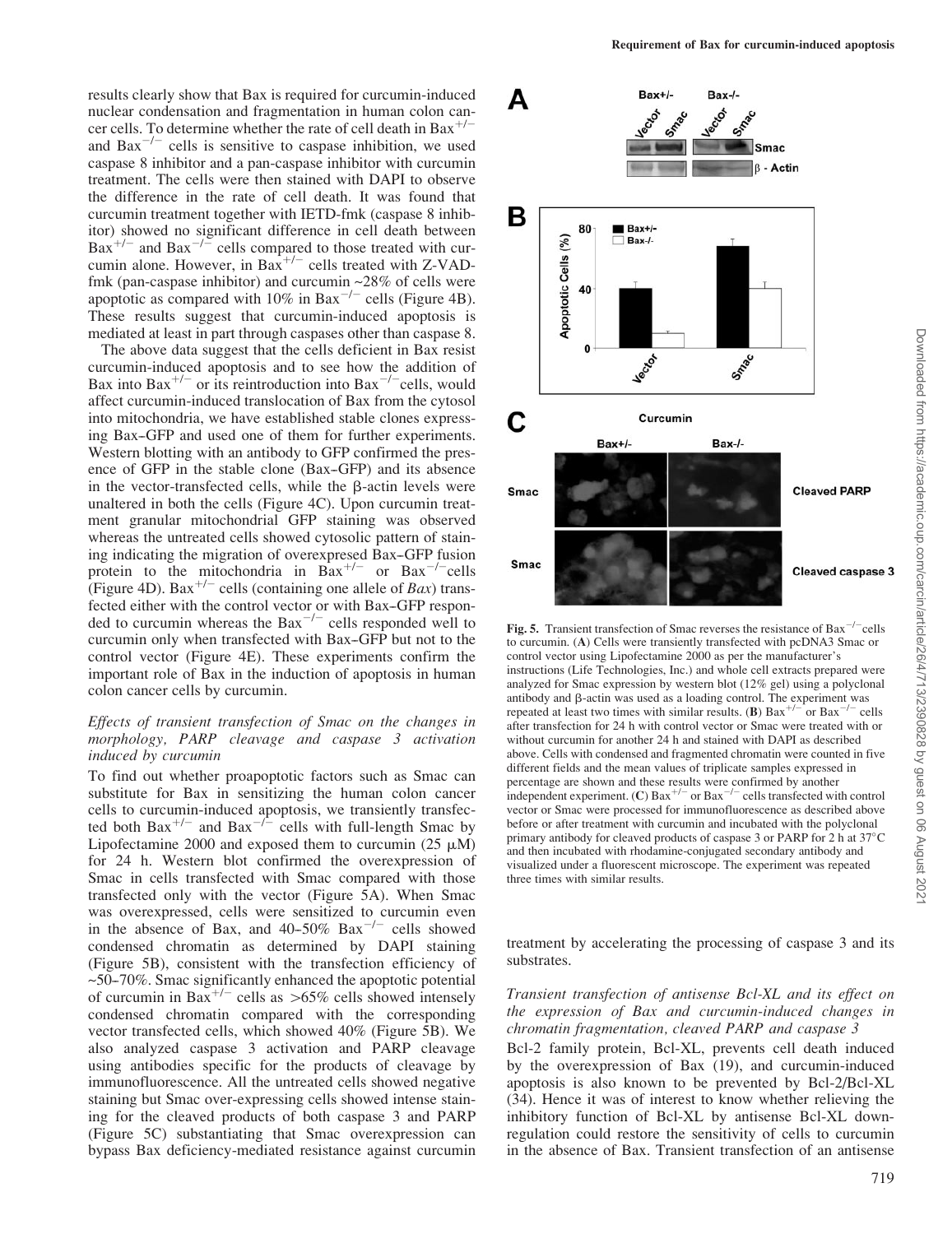

Fig. 6. Downregulation of Bcl-XL is sufficient to overcome the resistance of  $Bax^{-/-}$  cells to curcumin. (A) Cells were transiently transfected with pcDNA3 AsBcl-XL or control vector with Lipofectamine 2000 as per the manufacturer's instructions (Life Technologies, Inc.) and whole cell extracts prepared were analyzed for Bcl-XL expression by western blot (12% gel) using a polyclonal antibody and b-actin was used as a loading control and the experiment repeated at least two times with similar results. (B) Bax<sup>+/-</sup> or Bax<sup>-/-</sup> cells (24 h after transfection with pcDNA3 AsBcl-XL or control vector) were treated with or without curcumin for 24 h and stained with DAPI as described above. Cells with condensed and fragmented chromatin from the experiment described were counted in five different fields and the mean values of triplicate samples expressed in percentage are shown and these results were confirmed by another independent experiment. (C) Bax<sup>+/-</sup> or Bax<sup>-/-</sup> cells (24 h after transfection with pcDNA3 AsBcl-XL or control vector) were treated with or without curcumin for 24 h, processed as described previously and incubated with a polyclonal primary antibody for cleaved caspase 3 or PARP for 2 h at  $37^{\circ}$ C and then incubated with rhodamine-conjugated secondary antibody and visualized under fluorescent microscope. The experiment was repeated three times with similar results.

construct of Bcl-XL (pcDNA3 AsBcl-XL) significantly downregulated the level of expression of Bcl-XL in Bax<sup>+/-</sup> or  $Bar^{-/-}$  cells while it had no effect on  $\beta$ -actin levels as confirmed by western blot analysis (Figure 6A). DAPI staining indicated that  $\sim 60\%$  of Bax<sup>-/-</sup> cells showed condensed nuclear morphology when Bcl-XL is downregulated compared with  $12\%$  of vector-transfected cells, and  $85\%$ of antisense Bcl-XL transfected  $Bax^{+/-}$  cells were highly apoptotic compared with 45% in the corresponding vectortransfected cells (Figure 6B). Immunofluorescent detection of active caspase 3 and cleaved PARP also supported the finding that antisense inhibition of Bcl-XL restored the responsiveness to curcumin in Bax<sup> $-/-$ </sup> cells while enhancing



Fig. 7. Bax is more important than Bak in curcumin-induced apoptosis. (A)  $Bar^{+-}$  or  $Bar^{-/-}$  cells were treated with or without curcumin for 24 h, processed for activated Bak as previously described. The cells were incubated with a monoclonal primary antibody for conformational specific Bak for 2 h at  $37^{\circ}$ C and then incubated with rhodamine-conjugated secondary antibody and visualized under fluorescent microscope. The experiment was repeated three times with similar results. (B) Cells were transiently transfected with pBS/U6 Bak RNAi or control vector with Lipofectamine 2000 as per the manufacturer's instructions (Life Technologies, Inc.) and whole cell extracts prepared were analyzed for Bcl-XL expression by western blot (15% gel) using a monoclonal antibody and  $\beta$ -actin was used as a loading control and the experiment repeated at least two times with similar results. (C) Bax<sup>+/-</sup> or Bax<sup>-/-</sup> cells (24 h after transfection with pBS/U6 Bak RNAi or control vector) were treated with or without curcumin for 24 h, processed for DAPI as described earlier. Apoptotic cells with condensed and fragmented chromatin were counted in five different fields and the mean values of triplicate samples expressed in percentage are shown and these results were confirmed by another independent experiment.

it in Bax<sup>+/-</sup> cells (Figure 6C). These results suggest that downregulation of Bcl-XL is an effective option to sensitize human colon cancer cells deficient in Bax.

## Effect of Bak RNAi on curcumin-induced apoptosis of Bax<sup>+/-</sup> and  $Bax^{-/-}$  cells

To understand the role of Bak in curcumin-induced apoptosis,  $Bax^{+/-}$  or  $Bax^{-/-}$  cells were treated with or without curcumin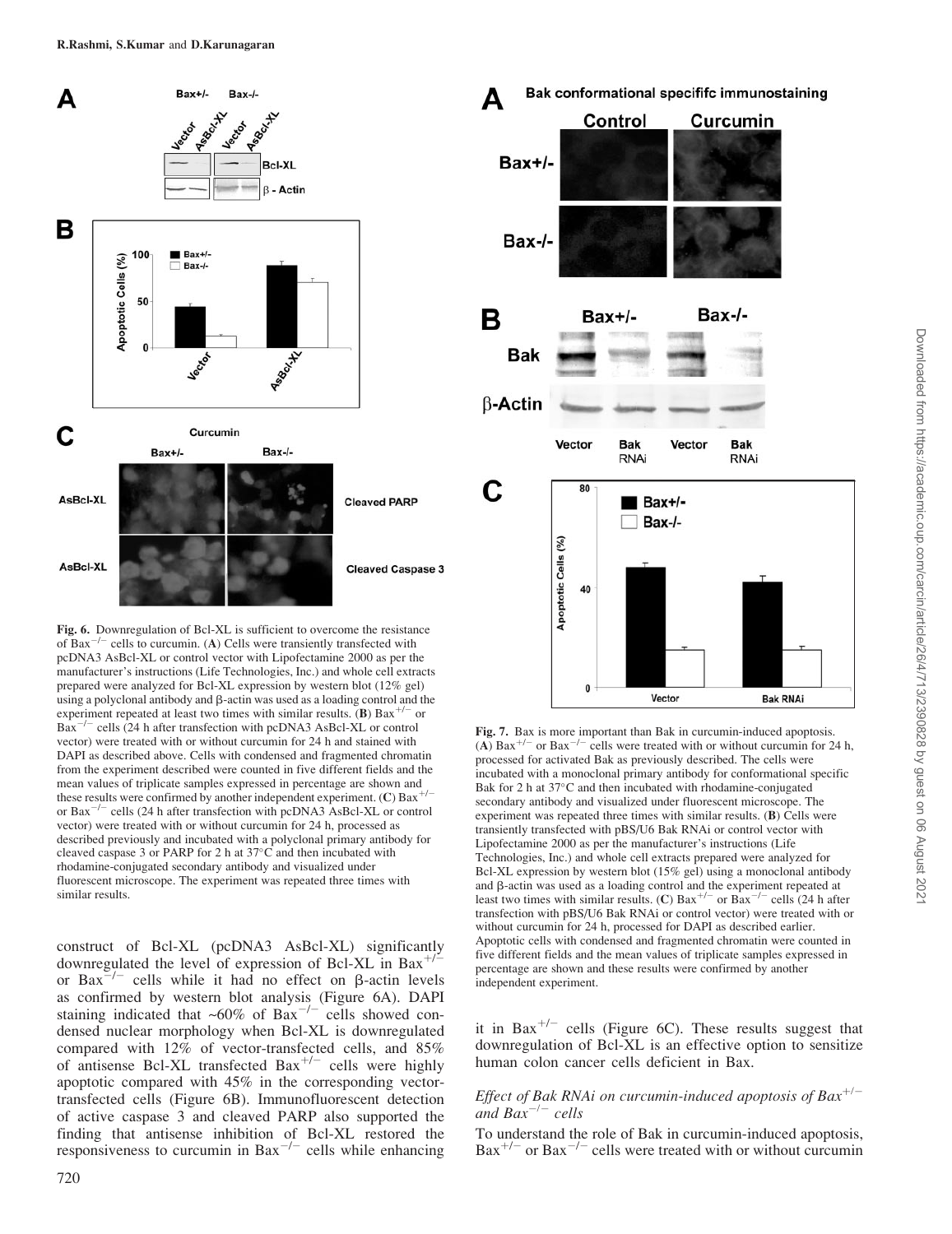for 24 h and immunostained with conformational specific antibody to detect activated Bak. Both Bax<sup>+/-</sup> and Bax<sup>-/-</sup> cells were positive for activated Bak upon curcumin treatment but not the untreated control cells (Figure 7A). To understand the relative importance of Bax and Bak in curcumin-induced apoptosis Bax<sup>+/-</sup> or Bax<sup>-/-</sup> cells were transiently transfected with Bak RNAi vector by Lipofectamine 2000 to downregulate Bak. Furthermore, western blotting confirmed the downregulation of Bak in RNAi transfected cells (Figure 7B). After 24 h of transfection with Bak RNAi vector, the cells were treated with curcumin (25  $\mu$ M) for 24 h, and there was no considerable difference in the percentage of apoptotic cells in Bak RNAi transfected  $Bax^{+/-}$  or  $Bax^{-/-}$  cells compared with their corresponding vector-transfected cells treated with curcumin (Figure 7C). In Bcl-XL downregulated or Smac overexpressed  $Bax^{+/-}$  and  $Bax^{-/-}$  cells, there was no difference in the staining for activated Bak (data not shown).

The above results when considered together, demonstrate the requirement of Bax but not Bak in curcumin-induced apoptosis, but this requirement is dispensable if the cells can express additional amounts of alternative proapoptotic molecules such as Smac or downregulate antiapoptotic molecules like Bcl-XL under Bax-deficient conditions.

### **Discussion**

Deficiency of Bax is a frequent cause for resistance against therapy in at least 15% of human colon, gastric and endometrial cancers (35–37). In this study we demonstrate for the first time that Bax is required for curcumin-induced apoptosis, particularly for the release of apoptogenic molecules, cytochrome c, Smac and AIF from the mitochondria. However, the requirement for Bax can be bypassed with ectopic expression of Smac or downregulation of Bcl-XL to sensitize the human colon adenocarcinoma cells to curcumin-induced apoptosis. The Bax-deficient derivative of HCT116 human colon cancer cells used in our study is partially resistant to the apoptotic effects of the chemotherapeutic agent 5-fluorouracil and totally resistant to the chemopreventive agent sulindac and other non-steroidal antiinflammatory drugs (26). In addition, this cell line is resistant to apoptosis induced by a variety of agents including UV, bortezomib, staurosporine, tumor necrosis factor-related apoptosis-inducing ligand (TRAIL) and thapsigargin (18,24,38,39). Proapoptotic drugs such as staurosporine and actinomycin D require the presence of Bax to induce cytochrome c release and cell death (40). Curcumin acts through both mitochondrial- and receptor-mediated apoptotic pathways (34) and we have shown earlier that it induces the release of cytochrome c, Smac and AIF in human colon cancer cells (30,31). Partial but not complete activation of caspase 8 by curcumin observed in  $Bax^{-1}$  cells is consistent with the notion that although caspase 8 activation is upstream of Bax the complete activation of caspase 8 requires the interaction of Bax with Bid, a known substrate of caspase 8 (14,15).

Curcumin-induced release of Smac into the cytosol from  $Bar^{+/-}$  and  $Bar^{-/-}$  cells transfected with Smac is likely to have contributed to the sequestering of IAPs and the consequent activation of caspases 9 and 3, and PARP cleavage (41). Under the conditions of Smac transfection, sufficient amount of Smac may be available in the cytosol to inhibit the IAPs thereby enhancing caspase activity which in turn acts on the mitochondria to amplify the release of cytochrome

c and such a feedback amplification loop has been reported earlier (42). Smac enhances the sensitivity of Jurkat cells to TRAIL and Epothilone B derivative-induced apoptosis (43) and stable expression of Smac in neuroblastoma cells sensitized them to apoptosis induced by TRAIL, cisplatin, doxorubicin and etoposide by the activation of caspases and cleavage of caspase substrates (44). Overexpression of Smac restores the apoptotic sensitivity of Bax knockout cells to thapsigargin-induced apoptosis (24). Infection of ovarian carcinoma cells with a recombinant adenovirus encoding Smac leads to cell death at multiplicities of infection in a concentration-dependent manner independent of cytochrome c release (45).

Bcl-XL and Bak predominantly reside on the mitochondrial outer membrane surface (46,47) and accumulation of Bax multimers in mitochondria is essential to neutralize the function of Bcl-XL and to activate Bak-induced release of cytochrome c (19). From the present study it is apparent that Bak conformational specific change in response to curcumin treatment is independent of Bax, Smac overexpression or Bcl-XL downregulation. The active Bak alone cannot induce cytochrome c release or other downstream events leading to cell death in the absence of Bax. Our findings suggest that Bak conformational change may be an early step in curcumininduced apoptosis. In the absence of Bax the effect of Bak is neutralized by Bcl-XL thus preventing Bak-mediated cytochrome c release. It has been reported that the truncated Bid can serve as a death ligand which moves from the cytosol to the mitochondria to activate the Bak- or Bax-induced cytochrome c release (40,48). Once Bcl-XL is downregulated, Bid can probably induce the release of cytochrome c by oligomerizing Bak, independent of Bax. Even in the absence of Bax, under the condition of downregulated levels of Bcl-XL, curcumin may have induced conformational changes in Bak thereby inducing the release of cytochrome c and cell death. It is possible that mitochondrial Bak is always kept in an inactive conformation by its close association with the antiapoptotic protein Bcl-XL which is relatively more abundant than Bcl-2 in  $Bax^{-/-}$  cells (R.Rashmi, S.Kumar and D.Karunagaran, unpublished data). Mouse embryonic fibroblasts defective in both Bax and Bak were resistant to apoptosis induced by overexpression of various BH3 proteins such as Bid, Bim and Noxa (20). However, cells deficient in either Bax or Bak were not significantly defective when apoptosis was induced by various agents, suggesting the importance of relative expression of proapoptotic and antiapoptotic proteins in chemoresistance. Presumably the proteins of Bcl-2 family interact with each other to set a survival threshold for the cell.

Although many studies suggest that AIF is caspaseindependent (12,49) some reports suggest that caspase inhibitors prevent the effects of AIF favoring the idea that at least, part of its action is caspase-dependent (50,51). Further studies are needed to clarify the mechanisms by which AIF is released from mitochondria in response to curcumin. The present study has highlighted Bax and not Bak as a critical regulator of curcumin-induced apoptosis and the results implicate Bax reintroduction, Smac transfection and Bcl-XL downregulation as novel and potential strategies to sensitize Bax-deficient tumors resistant to curcumin therapy. Our findings support the notion that the relative ratio of proapoptotic and antiapoptotic proteins in a cell determines their sensitivity to drug-induced apoptosis highlighting the contribution of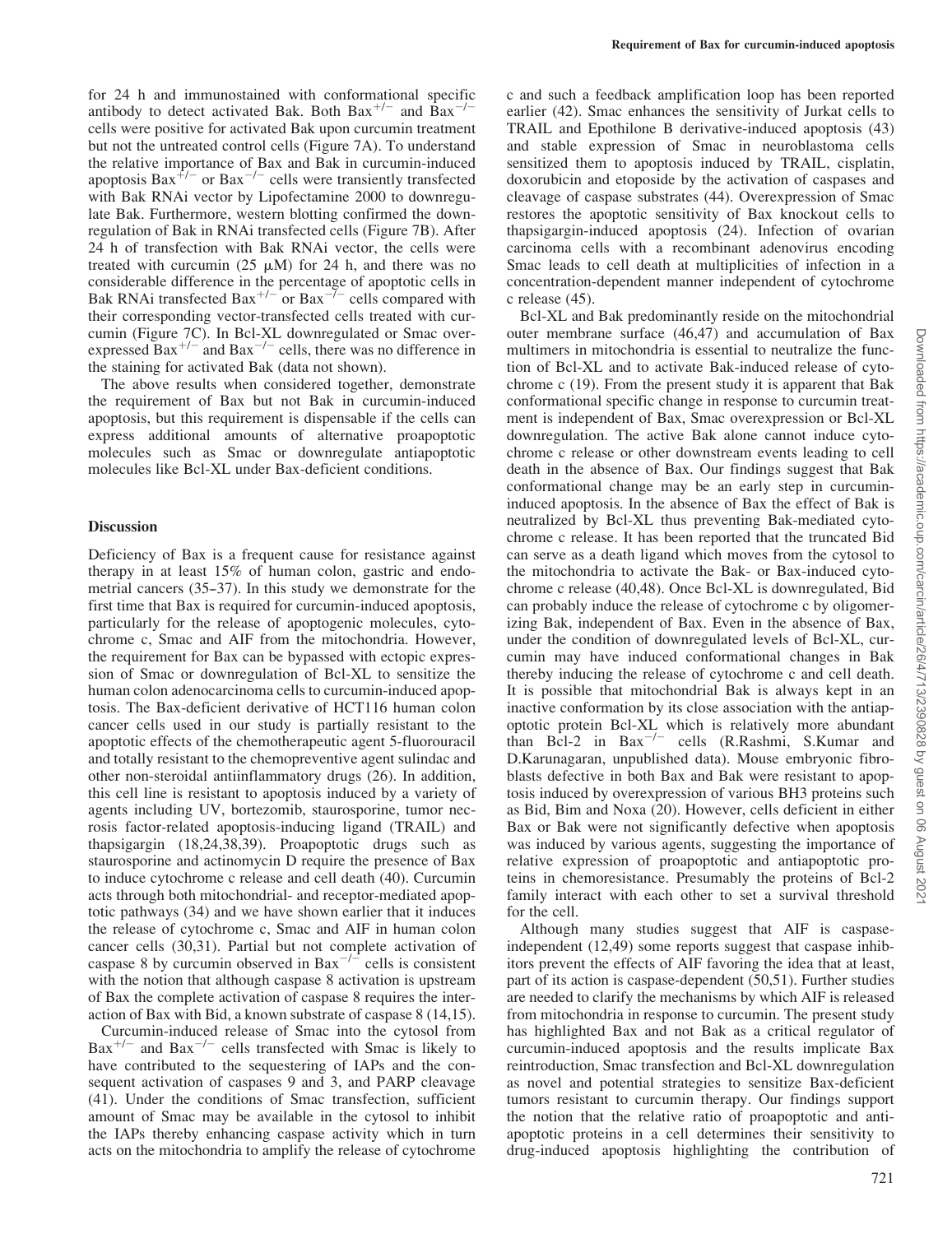relative expression of proapoptotic and antiapoptotic proteins to chemoresistance.

#### Acknowledgements

This work was supported by funding from the Kerala State Council for Science, Technology and the Environment (D.K.), a grant from the Life Sciences Research Board, Defence Research Development Organization, Government of India (D.K. and S.K.) and a Senior Research Fellowship (R.R.) of the Council of Scientific and Industrial Research, Government of India.

### References

- 1.Martinou,J.C. and Green,D.R. (2001) Breaking the mitochondrial barrier. Nature Rev. Mol. Cell. Biol., 2, 63-67.
- 2. Liu,X., Kim,C.N., Yang,J., Jemmerson,R. and Wang,X. (1996) Induction of apoptotic program in cell-free extracts: requirement for dATP and cytochrome c. Cell, 86, 147-157.
- 3. Li,P., Nijhawan,D., Budihardjo,I., Srinivasula,S.M., Ahmad,M., Alnemri,E.S. and Wang,X. (1997) Cytochrome c and dATP-dependent formation of Apaf-1/caspase-9 complex initiates an apoptotic protease cascade. Cell, 91, 479-489.
- 4. Zou,H., Li,Y., Liu,X. and Wang,X. (1999) An APAF-1 cytochrome c multimeric complex is a functional apoptosome that activates procaspase-9. *J. Biol. Chem.*, 274, 11549-11556.
- 5. Slee,E.A., Adrain,C. and Martin,S.J. (1999) Serial killers: ordering caspase activation events in apoptosis. Cell Death Differ., 6, 1067-1074.
- 6. Du,C., Fang,M., Li,Y., Li,L. and Wang,X. (2000) Smac, a mitochondrial protein that promotes cytochrome c-dependent caspase activation by eliminating IAP inhibition. Cell,  $102$ ,  $33-42$ .
- 7. Verhagen,A.M., Ekert,P.G., Pakusch,M., Silke,J., Connolly,L.M., Reid,G.E., Moritz,R.L., Simpson,R.J. and Vaux,D.L. (2000) Identification of DIABLO, a mammalian protein that promotes apoptosis by binding to and antagonizing IAP proteins. Cell, 102, 43-53.
- 8. Suzuki,Y., Imai,Y., Nakayama,H., Takahashi,K., Takio,K. and Takahashi,R. (2001) A serine protease, HtrA2, is released from the mitochondria and interacts with XIAP, inducing cell death. Mol. Cell, 8,  $613 - 621$ .
- 9. Hegde,R., Srinivasula,S.M., Zhang,Z., Wassell,R., Mukattash,R., Cilenti,L., DuBois,G., Lazebnik,Y., Zervos,A.S., Fernandes-Alnemri,T. and Alnemri,E.S. (2002) Identification of Omi/HtrA2 as a mitochondrial apoptotic serine protease that disrupts inhibitor of apoptosis protein--caspase interaction. *J. Biol. Chem.*, 277, 432-438.
- 10.Martins,L.M., Iaccarino,I., Tenev,T., Gschmeissner,S., Totty,N.F., Lemoine,N.R., Savopoulos,J., Gray,C.W., Creasy,C.L., Dingwall,C. and Downward,J. (2002) The serine protease Omi/HtrA2 regulates apoptosis by binding XIAP through a reaper-like motif. J. Biol. Chem., 277, 439-444.<br>11. Verhagen.A.M..
- Silke,J., Ekert,P.G., Pakusch,M., Kaufmann,H., Connolly,L.M., Day,C.L., Tikoo,A., Burke,R., Wrobel,C., Moritz,R.L., Simpson,R.J. and Vaux,D.L. (2002) HtrA2 promotes cell death through its serine protease activity and its ability to antagonize inhibitor of apoptosis proteins. *J. Biol. Chem.*, 277, 445-454.<br>Susin S.A. Lorenzo H.K. Zamzami N.
- 12. Susin,S.A., Lorenzo,H.K., Zamzami,N., Marzo,I., Snow,B.E., Brothers,G.M., Mangion,J., Jacotot,E., Costantini,P., Loeffler,M.,<br>Larochette,N., Goodlett,D.R., Aebersold,R., Siderovski,D.P., Larochette,N., Goodlett,D.R., Aebersold,R., Siderovski,D.P., Penninger,J.M. and Kroemer,G. (1999) Molecular characterization of mitochondrial apoptosis-inducing factor. Nature, 397, 441-446.
- 13.Li,L.Y., Luo,X. and Wang,X. (2001) Endonuclease G is an apoptotic DNase when released from mitochondria. Nature, 412, 95-99.
- 14.Li,H., Zhu,H., Xu,C.J. and Yuan,J. (1998) Cleavage of BID by caspase 8 mediates the mitochondrial damage in the Fas pathway of apoptosis. Cell,
- 94, 491-501.<br>15. Korsmeyer, S.J., Wei,M.C., Saito,M., Weiler,S., Oh,K.J. and Schlesinger,P.H. (2000) Pro-apoptotic cascade activates BID, which oligomerizes BAK or BAX into pores that result in the release of cytochrome c. Cell Death Differ., 7, 1166-1173.
- 16.Chao,D.T. and Korsmeyer,S.J. (1998) BCL-2 family: regulators of cell death. Annu. Rev. Immunol., 16, 395-419.
- 17. Nechushtan,A., Smith,C.L., Lamensdorf,I., Yoon,S.H. and Youle,R.J. (2001) Bax and Bak coalesce into novel mitochondria-associated clusters during apoptosis. J. Cell Biol., 153, 1265-1276.
- 18.Theodorakis,P., Lomonosova,E. and Chinnadurai,G. (2002) Critical requirement of BAX for manifestation of apoptosis induced by multiple stimuli in human epithelial cancer cells. Cancer Res., 62, 3373--3376.
- 19. Griffiths,G.J., Dubrez,L., Morgan,C.P., Jones,N.A., Whitehouse,J., Corfe,B.M., Dive,C. and Hickman,J.A. (1999) Cell damage-induced conformational changes of the pro-apoptotic protein Bak in vivo precede the onset of apoptosis. J. Cell Biol., 144, 903-914.
- 20. Kandasamy,K., Srinivasula,S.M., Alnemri,E.S., Thompson,C.B., Korsmeyer,S.J., Bryant,J.L. and Srivastava,R.K. (2003) Involvement of proapoptotic molecules Bax and Bak in tumor necrosis factor-related apoptosis-inducing ligand (TRAIL)-induced mitochondrial disruption and apoptosis: differential regulation of cytochrome c and Smac/DIABLO release. Cancer Res., 63, 1712-1721.
- 21. Hsu,Y.T. and Youle,R.J. (1998) Bax in murine thymus is a soluble monomeric protein that displays differential detergent-induced conformations. *J. Biol. Chem.*, 273, 10777-10783.
- 22.Makin,G.W., Corfe,B.M., Griffiths,G.J., Thistlethwaite,A., Hickman,J.A. and Dive,C. (2001) Damage-induced Bax N-terminal change, translocation to mitochondria and formation of Bax dimers/complexes occur regardless of cell fate.  $EMBO$   $J.$ ,  $20$ ,  $6306-6315$ .
- 23. Suzuki,M., Youle,R.J. and Tjandra,N. (2000) Structure of Bax: coregulation of dimer formation and intracellular localization. Cell, 103, 645-654.
- 24. Yamaguchi,H., Bhalla,K. and Wang,H.G. (2003) Bax plays a pivotal role in thapsigargin-induced apoptosis of human colon cancer HCT116 cells by controlling Smac/Diablo and Omi/HtrA2 release from mitochondria. Cancer Res., 63, 1483-1489.
- 25.Rampino,N., Yamamoto,H., Ionov,Y., Li,Y., Sawai,H., Reed,J.C. and Perucho,M. (1997) Somatic frameshift mutations in the BAX gene in colon cancers of the microsatellite mutator phenotype. Science, 275, 967-969.
- 26.Zhang,L., Yu,J., Park,B.H., Kinzler,K.W. and Vogelstein,B. (2000) Role of BAX in the apoptotic response to anticancer agents. Science, 290, 989--992.
- 27. Kuo,M.L., Huang,T.S. and Lin,J.K. (1996) Curcumin, an antioxidant and anti-tumor promoter, induces apoptosis in human leukemia cells. Biochim. Biophys. Acta, 1317, 95-100.
- 28. Piwocka,K., Zablocki,K., Wieckowski,M.R., Skierski,J., Feiga,I., Szopa,J., Drela,N., Wojtczak,L. and Sikora,E. (1999) A novel apoptosis-like pathway, independent of mitochondria and caspases, induced by curcumin in human lymphoblastoid T (Jurkat) cells. Exp. Cell Res., 249, 299-307.
- 29.Chen,H., Zhang,Z.S., Zhang,Y.L. and Zhou,D.Y. (1999) Curcumin inhibits cell proliferation by interfering with the cell cycle and inducing apoptosis in colon carcinoma cells. Anticancer Res., 19, 3675-3680.
- 30.Rashmi,R., Santhosh Kumar,T.R. and Karunagaran,D. (2003) Human colon cancer cells differ in their sensitivity to curcumin-induced apoptosis and heat shock protects them by inhibiting the release of apoptosisinducing factor and caspases. FEBS Lett., 538, 19-24.
- 31.Rashmi,R., Kumar,S. and Karunagaran,D. (2004) Ectopic expression of Hsp70 confers resistance and silencing its expression sensitizes human colon cancer cells to curcumin-induced apoptosis. Carcinogenesis, 25, 179--187.
- 32. Alley,M.C., Scudiero,D.A., Monks,A., Hursey,M.L., Czerwinski,M.J., Fine,D.L., Abbott,B.J., Mayo,J.G., Shoemaker,R.H. and Boyd,M.R. (1988) Feasibility of drug screening with panels of human tumor cell lines using a microculture tetrazolium assay. Cancer Res., 48, 589-601.
- 33.Tewari,M., Quan,L.T., O'Rourke,K., Desnoyers,S., Zeng,Z., Beidler,D.R., Poirier,G.G., Salvesen,G.S. and Dixit,V.M. (1995) Yama/CPP32 beta, a mammalian homolog of CED-3, is a CrmA-inhibitable protease that cleaves the death substrate poly(ADP-ribose) polymerase. Cell,  $81$ , 801-809.
- 34. Anto,R.J., Mukhopadhyay,A., Denning,K. and Aggarwal,B.B. (2002) Curcumin (diferuloylmethane) induces apoptosis through activation of caspase-8, BID cleavage and cytochrome c release: its suppression by ectopic expression of Bcl-2 and Bcl-xl. Carcinogenesis, 23, 143-150.
- 35. Ionov,Y., Yamamoto,H., Krajewski,S., Reed,J.C. and Perucho,M. (2000) Mutational inactivation of the proapoptotic gene BAX confers selective advantage during tumor clonal evolution. Proc. Natl Acad. Sci. USA, 97, 10872--10877.
- 36. Kitada,S., Krajewska,M., Zhang,X., Scudiero,D., Zapata,J.M., Wang,H.G., Shabaik,A., Tudor,G., Krajewski,S., Myers,T.G., Johnson,G.S., Sausville,E.A. and Reed,J.C. (1998) Expression and location of proapoptotic Bcl-2 family protein BAD in normal human tissues and tumor cell lines. Am. J. Pathol., 152, 51-61.
- 37. Perucho,M. (1996) Cancer of the microsatellite mutator phenotype. Biol. Chem., 377, 675-684.